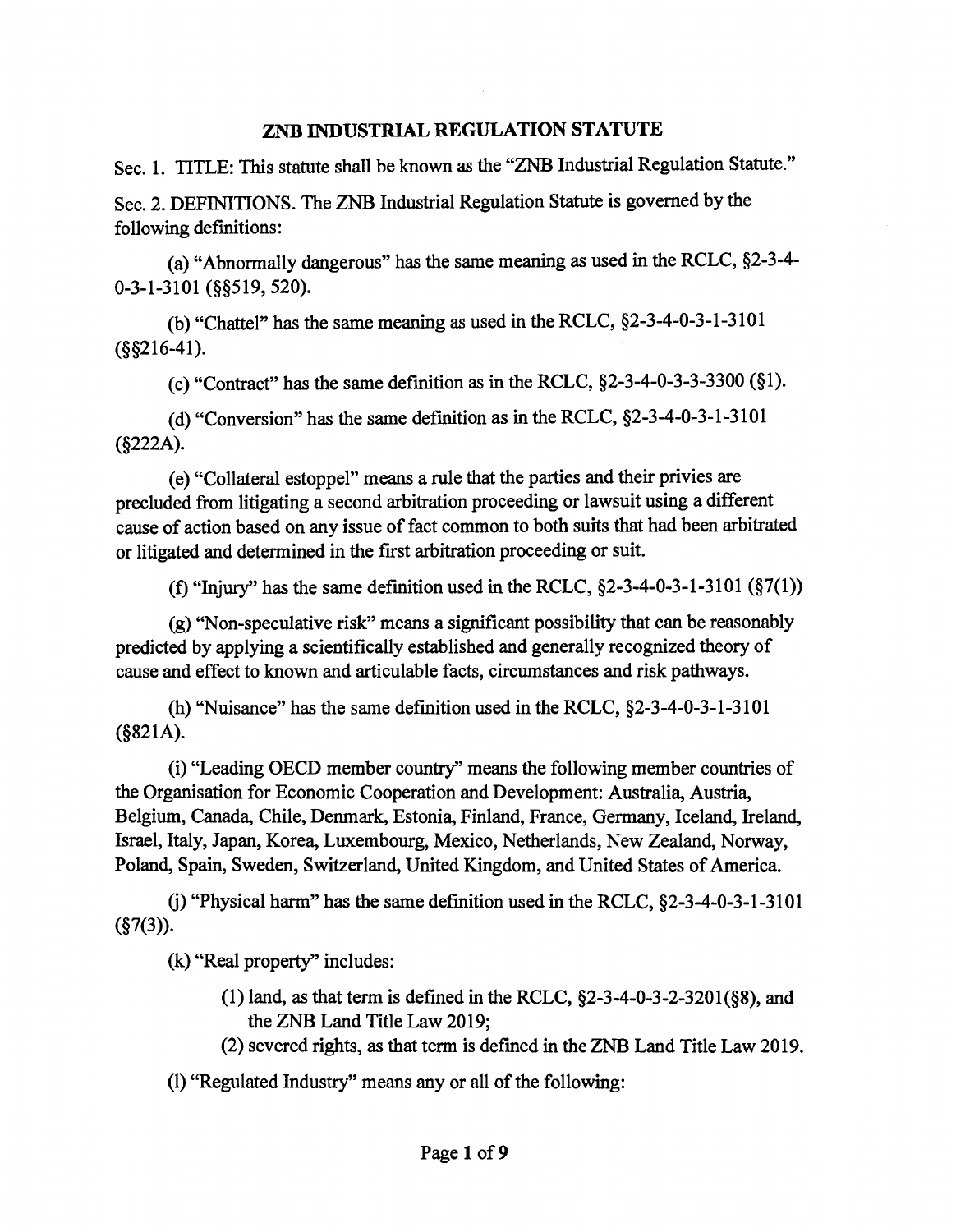- (1) "Agricultural Industry" which means establishments engaged in
	- i. growing crops;
	- ii. raising animals;
	- iii. harvesting timber; or
	- iv. harvesting fish and other animals from a farm, ranch, or their natural habitats.
- (2) "Construction Industry" which means:
	- i. residential building construction;
	- ii. highway, street, and bridge construction;
	- iii. heavy and civil engineering construction;
	- iv. building finishing contracting; or
	- v. specialty trade contracting.
- (3) "Energy Industry" which means:
	- i. electric power generation, transmission, and distribution; or
	- ii. oil and gas refining, transmission and distribution.
- (4) "Food Industry" which means:
	- i. food processing;
	- ii. food packaging;
	- iii. food storage; or
	- iv. food distribution.
- (5) "Health Industry" which means:
	- i. the practice of medicine;
	- ii. the practice of nursing;
	- iii. the operation of medical and diagnostic laboratories;
	- iv. the operation of ambulatory health care facilities;
	- v. the operation of medical care and surgical facilities;
	- vi. the operation of psych and substance abuse hospitals;
	- vii. the operation of nursing care facilities; or
	- viii. the operation of community care facilities for the elderly, residential care facilities for the incompetent, and vocational rehabilitation.
- (6) "Manufacturing Industry" which means:
	- i. metal and machinery manufacturing and mills;
	- ii. computer and peripheral equipment and semiconductor and electronic manufacturing;
	- iii. ship and boat building;
	- iv. metalworking machinery;
	- v. motor vehicle and parts manufacturing;
	- vi. pharmaceutical manufacturing; or
	- vii. medical device manufacturing.
- (7) "Mining and Subsurface Industry" which means: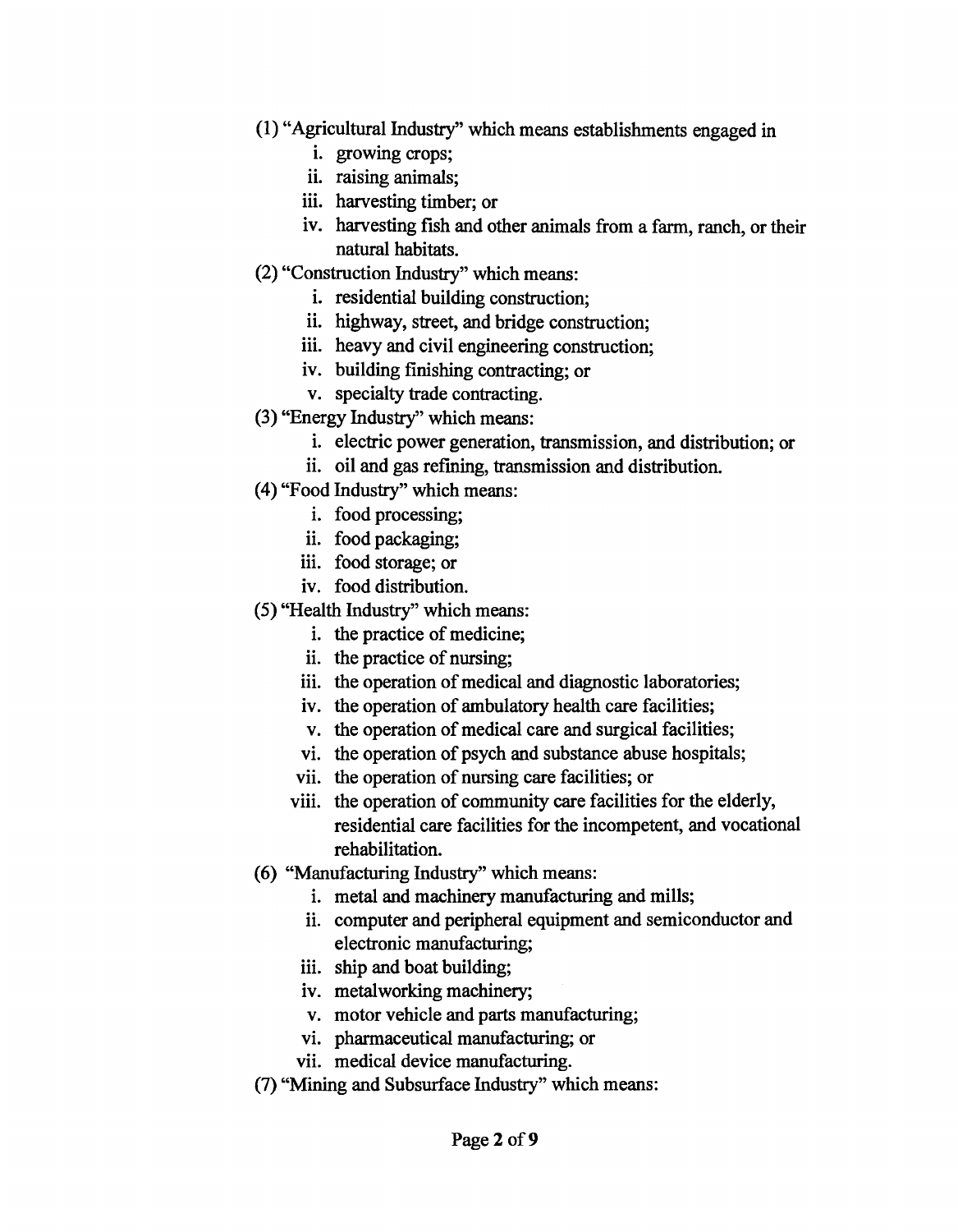- i. Mining;
- ii. Water extraction; or
- iii. Oil and gas extraction.

(8) "Waste Management Industry'' which means:

- 1. recycling facilities and related services;
- ii. incineration facilities and related services;
- iii. non-hazardous waste disposal, transport, and storage facilities and related services; or
- iv. hazardous waste disposal, remediation, transport, and storage facilities and related services.

(m) "RCLC" means the Roatan Common Law Code adopted by the ZNB on December 14, 2018, codified as §§ 2-3-4-0-1-0-1001 through 2-3-4-0-5-0-5004.

(n) "Regulated Industry Person" means a natural or legal person who:

- i. Engages or seeks to engage in all or any aspect of the Energy Industry, Manufacturing Industry, Mining and Subsurface Industry, or Waste Management Industry within the boundaries of the ZNB; or
- ii. engages or seeks to engage in all or any aspect of the Agricultural Industry, Construction Industry, Food Industry, or Health Industry within the boundaries of the ZNB and directly or indirectly through affiliates related by majority ownership or control either (A) employs at least ten (10) employees or contractors; or (B) has annual gross revenues with a value of at least \$1,000,000.00 U.S.

( o) "Res judicata" means a rule that a final arbitration award or judgment on the merits by an arbitral tribunal or court having jurisdiction is conclusive between the parties to the arbitration or litigation as to all matters that were arbitrated or litigated or that could have been arbitrated or litigated in that suit.

(p) "Tortious conduct" has the same definition used in the RCLC, §2-3-4-0-3- 1-3101 (§6).

(q) "Trespass" has the same meaning as in the RCLC, §2-3-4-0-3-1-3101 (§§158-161, 163 (real property); §217 (chattel)).

(r) "ZNB" means the ZEDE Village of North Bay.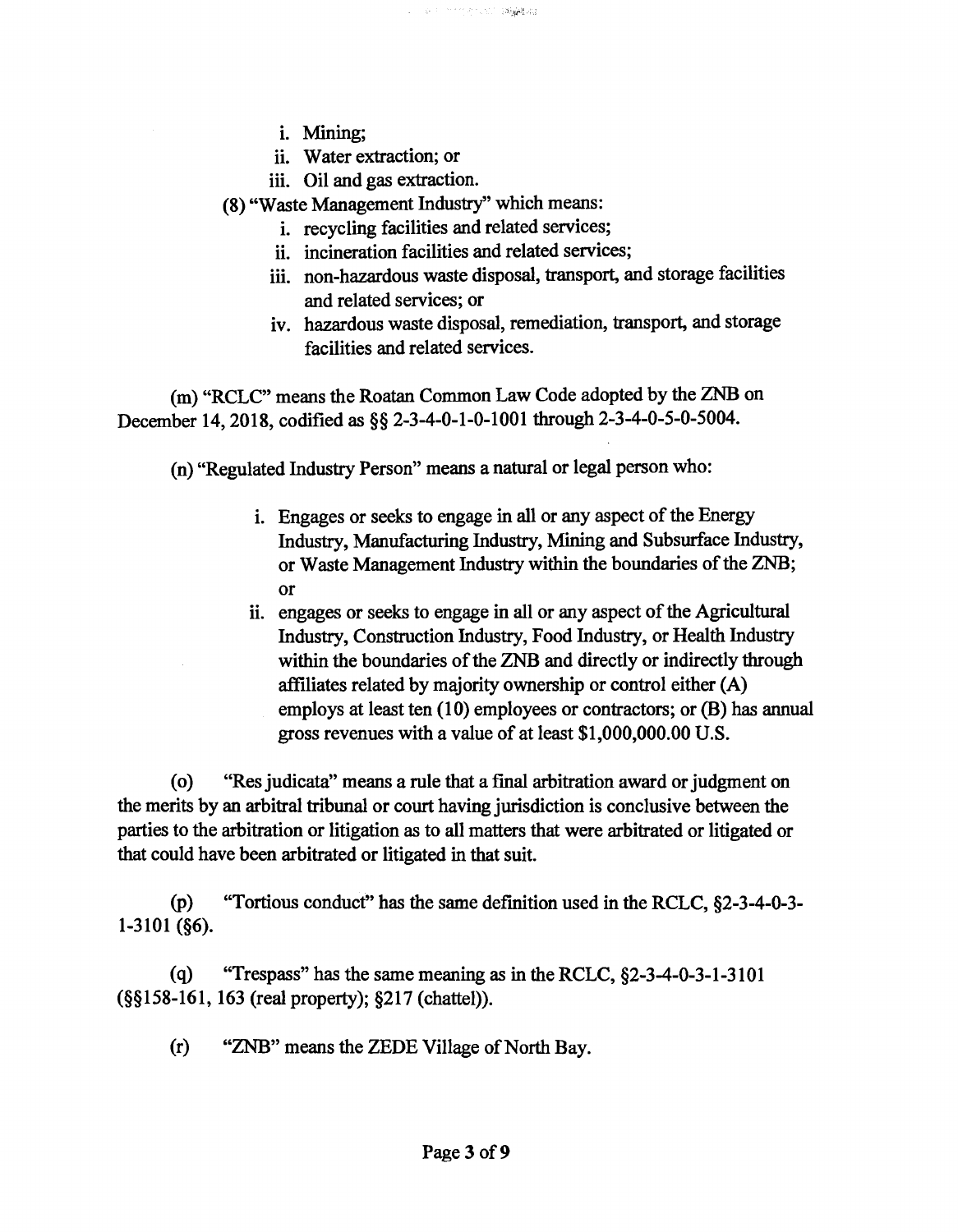(s) "ZNB Charter" means the ZNB August 23, 2018 Charter and Bylaws, as amended from time to time.

(t) "ZNB Entity Registry" means the Entity Registry established pursuant to article l 1.06(1)(c) of the ZNB Charter.

(u) "ZNB Organic Law" means articles 303 and 329 of the Constitution of the Republic of Honduras and Decree 120-2013 of the National Congress of Honduras.

(v) "ZNB Personal Registry" means the Personal Registry established pursuant to article 11.06(l)(b) of the ZNB Charter.

(w) "ZNB Property Registry" means the Property Registry established pursuant to article 11.06(1)(a) of the ZNB Charter, which is governed by the ZNB Land Title Law 2019, which is codified as §§ 2-1-22-1-0-0-1 through 2-1-22-5-12-0-135.

### Sec. 3. ADOPTION OF INTERNATIONAL BEST PRACTICES.

(a) A Regulated Industry Person shall be conclusively deemed in compliance with Section *5* and not subject to the penalty or injunctive remedy authorized by Section 6, if that Regulated Industry Person demonstrates that:

i. It has elected to operate and do business within the ZNB under the regulatory mandates of either the Republic of Honduras outside of the ZNB (including both general and special regulation, such as "Maquila" special regulation) or a Leading OECD member country, as if its ZNB operations were being conducted within a designated location within such jurisdiction, including any applicable regulatory mandate of each subnational governing body for such location, if any;

ii. Its operations and business activities within the boundaries of the ZNB are compliant with all regulatory mandates that would apply to operations and business activities within the designated location of the Republic of Honduras outside of the ZNB (including both general and special regulation, such as "Maquila" special regulation) or the aforesaid Leading OECD member country, including all regulatory mandates of each subnational governing body for such location, if any, whose regulatory mandates the Regulated Industry Person elects to adopt; and

iii. It fully discloses and declares its aforesaid regulatory election in all contracts formed or to be performed within the ZNB and by registering a correspondingly informative public notation in connection with its residence information in the ZNB Personal Registry (if a natural person) or the ZNB Entity Registry (if a legal person).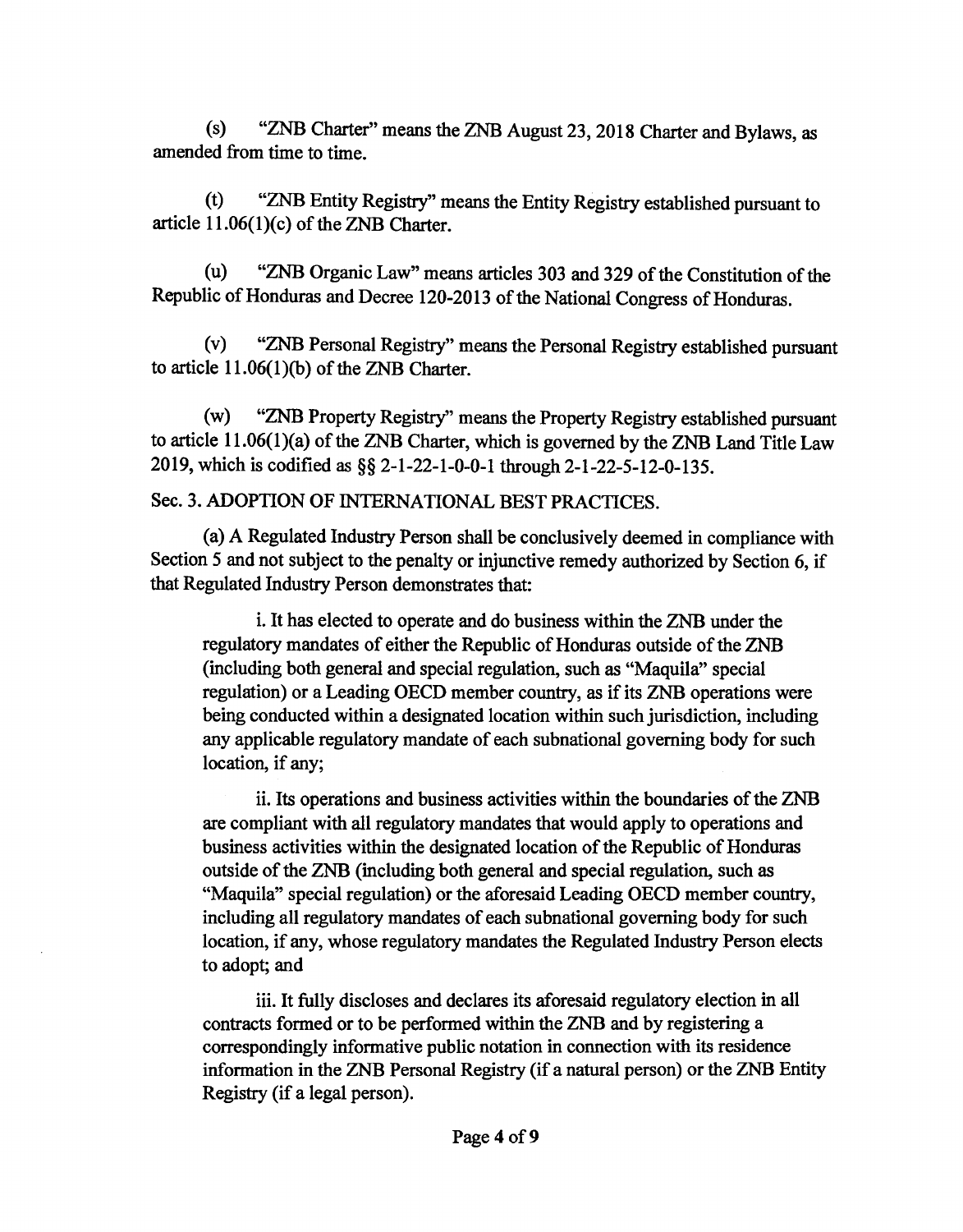(b) The demonstration of compliance contemplated in Section 3(a) may be made either:

i. through admissible evidence of reasonable and good faith compliance with the aforesaid regulatory election in defending against any action brought under Section 5(c); or

ii. through such other demonstration as may be required by ZNB regulation.

Sec. 4. PETITION FOR RECOGNITION OF OPTIMAL REGULATORY PRACTICES

(a) A Regulated Industry Person may petition the ZNB Council for recognition of its proposed election to adopt optimal regulatory practices consisting of either:

i. all or a combination of elements of the existing regulations from the Republic of Honduras outside of the ZNB {including both general and special regulation, such as "Maquila" special regulation) or any Leading OECD member country, including those of any subnational governing body therein, which would govern the Regulated Industry in which the Regulated Industry Person proposes to operate or do business in the ZNB, as if such operations and business were conducted within a designated location within such jurisdiction; or

ii. new and innovative regulations that are based on principles of regulatory best practices for governing the Regulated Industry in which the Regulated Industry Person proposes to operate and do business in the ZNB.

(b) If the petition authorized by Section 4(a) is approved by ZNB regulation, then the Regulated Industry Person's compliance with such election shall be conclusively deemed in compliance with Section 5 and the Regulated Industry Person shall not be subject to the penalty or injunctive remedy authorized by Section 6.

(c) To be considered for approval by ZNB regulation, the petition authorized by Section 4(a) must be:

- i. publicly presented at a regular meeting of the ZNB Council;
- ii. include a verbatim statement of the regulations which the Regulated Industry Person proposes to adopt for itself, as well as the sourcing of each regulation to (I) a specific published regulation of the Republic of Honduras outside of the ZNB {including both general and special regulation, such as "Maquila" special regulation) or any Leading OECD member country; or (II) principles of regulatory best practices;
- iii. ensure the verbatim statement required under Section  $4(c)(ii)$  is drafted in general and uniform language so as to ensure the proposed regulations are capable of adoption by any similarly situated Regulated Industry Person;
- iv. propose a method for ascertaining and demonstrating compliance with the regulations the Regulated Industry Person proposes to adopt;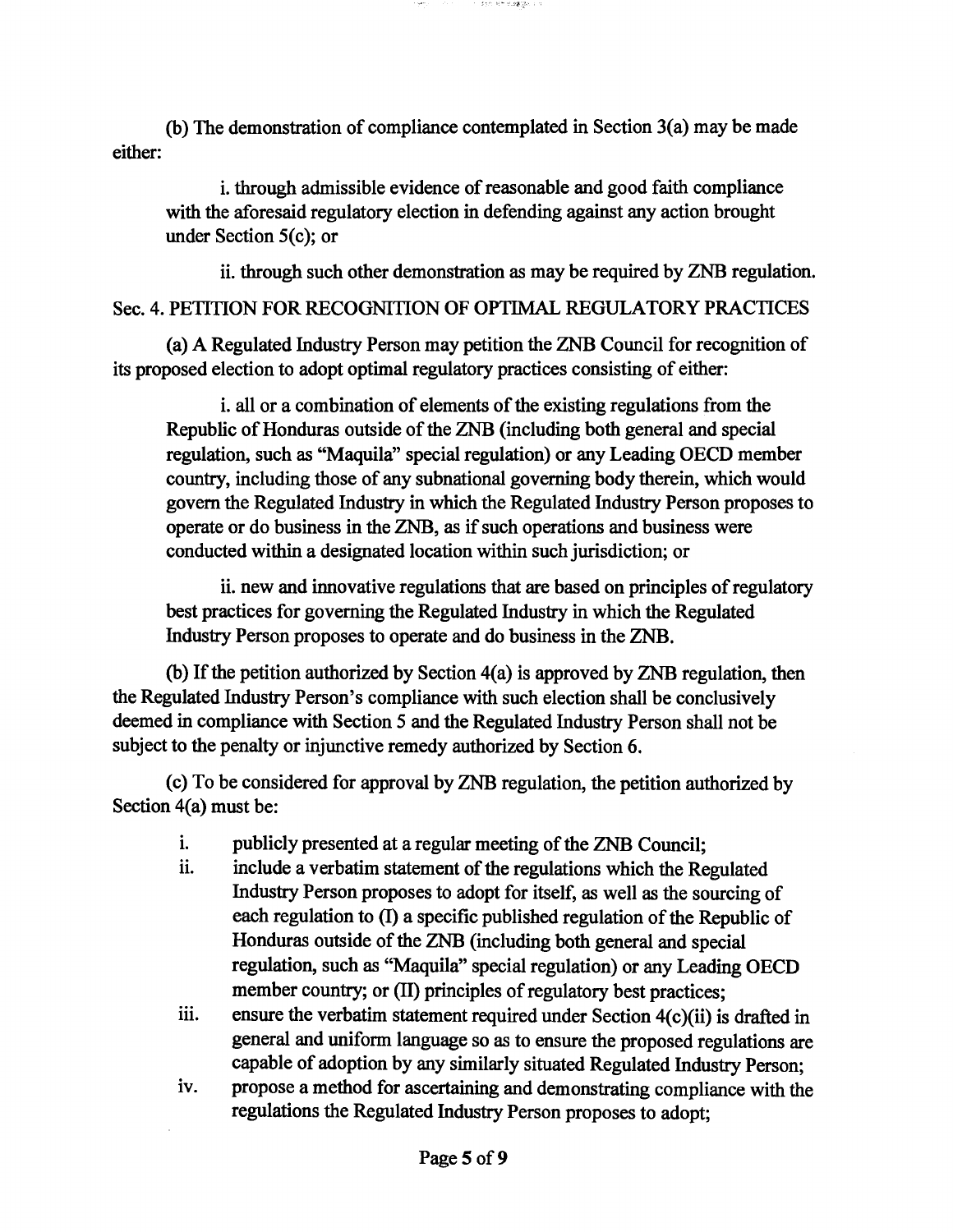- v. ensure the methodology proposed under Section 4(c)(iv) is drafted in general and uniform language so as to be capable of adoption by any similarly situated Regulated Industry Person;
- vi. include indemnification of the ZNB from liability arising from approval of the petition authorized by Section  $4(a)$ ; and
- vii. include an objective and scientific method of ascertaining the effectiveness of the proposed regulations in achieving their asserted public policy objectives.

( d) The ZNB Council may approve or disapprove the petition authorized by Section 4(a) based on any legitimate public policy consideration as well as whether the petition complies with Section 4(c).

(e) While the petition authorized by Section 4(a) is pending before the ZNB Council, and provided that the petitioning Regulated Industry Person is operating and doing business in compliance with the regulations proposed therein in good faith, the petitioning Regulated Industry Person shall not be liable for the penalty or injunctive remedy authorized by Section 6.

(f) If the petition authorized by Section 4(a) is approved, the resulting ZNB regulation shall:

- i. state verbatim the approved regulations and method of demonstrating and ascertaining compliance with the regulations as proposed by the petition; and
- ii. state that any Regulated Industry Person who both elects to adopt such regulation in connection with operating or doing business in the respective Regulated Industry within the ZNB, and also demonstrates compliance therewith as provided therein, shall be conclusively deemed in compliance with Section 5; and such Regulated Industry Person shall not be subject to the penalty or injunctive remedy authorized by Section 6.

## Sec. 5. ZNB REGULATORY MANDATE.

Subject to the provisions of Sections 3 and 4, while operating or doing business in a Regulated Industry within the ZNB, every Regulated Industry Person is prohibited from engaging in any act or omission that:

- (a) is likely or certain:
	- i. to create a nuisance within the ZNB;
	- ii. to constitute tortious conduct or breach of contract and cause injury to any person lawfully present within the ZNB;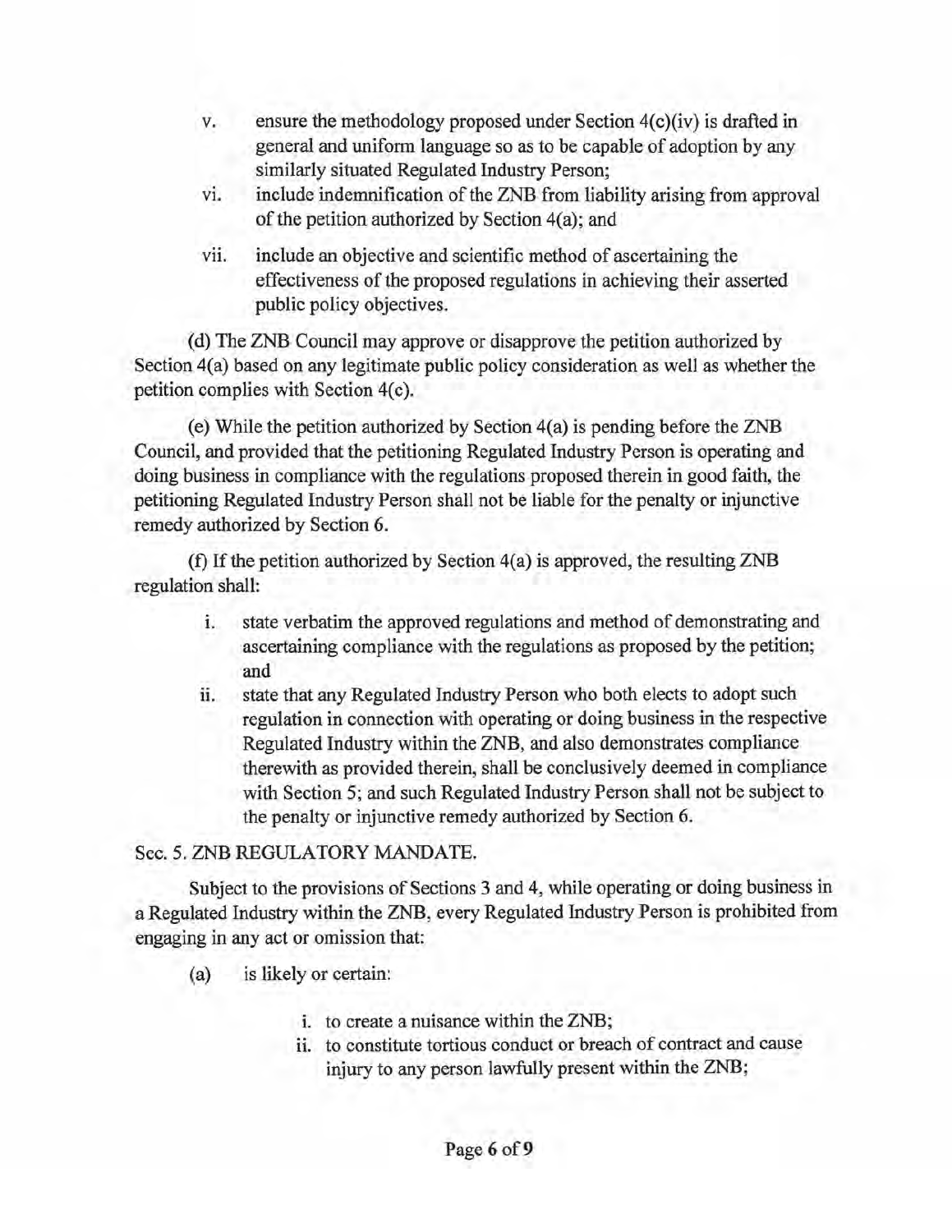- iii. to result in trespass to any real property registered in the ZNB Property Registry or chattel owned, leased or lawfully possessed by any person lawfully present within the ZNB; or
- iv. to constitute a conversion of any chattel owned, leased or lawfully possessed by any person lawfully present within the ZNB.
- (b) is abnormally dangerous and imposes a non-speculative risk of:
	- i. creating a nuisance within the ZNB;
	- ii. tortious conduct or breach of contract that would cause physical harm to any person lawfully present within the ZNB;
	- iii. trespass to any real property registered in the ZNB Property Registry or chattel owned, leased or lawfully possessed by any person lawfully present within the ZNB; or
	- iv. conversion of any chattel owned, leased or lawfully possessed by any person lawfully present within the ZNB.

Sec. 6. PENALTIES.

Subject to the provisions of Sections 3 and 4:

(a) Every Regulated Industry Person that violates the mandate of Section S shall be subject to prohibitory and mandatory injunctive relief to remedy each such violation and, if compensable damages are caused by violating the mandate of Section S, also liable for a civil penalty in an amount equal to three (3) times the amount of compensatory damages awarded by arbitration or court judgment as a result of any proceeding brought under the authority of RCLC independently of this ZNB Industrial Regulation Statute, in which the act or omission violating the mandate of Section S was found to have substantially contributed to the injury sustained by the prevailing party.

(b) All officers, board members and owners of the Regulated Industry Person, if any, shall be jointly and severally liable in a personal capacity with the Regulated Industry Person for the civil penalty authorized by Section 6(a). However, such joint and several personal liability shall be limited as follows:

i. officers and board members shall not be liable for more than the total compensation received directly or indirectly from the Regulated Industry Person for their service during the most recent year in which the violation of the mandate of Section S occurred; and

ii. owners shall not be liable for more than the greater of: (I) the sum of the amount they paid or contributed for their ownership interest; or (II) the book value of their ownership interest as determined prior to the financial impact of the civil penalty authorized by Section 6(a).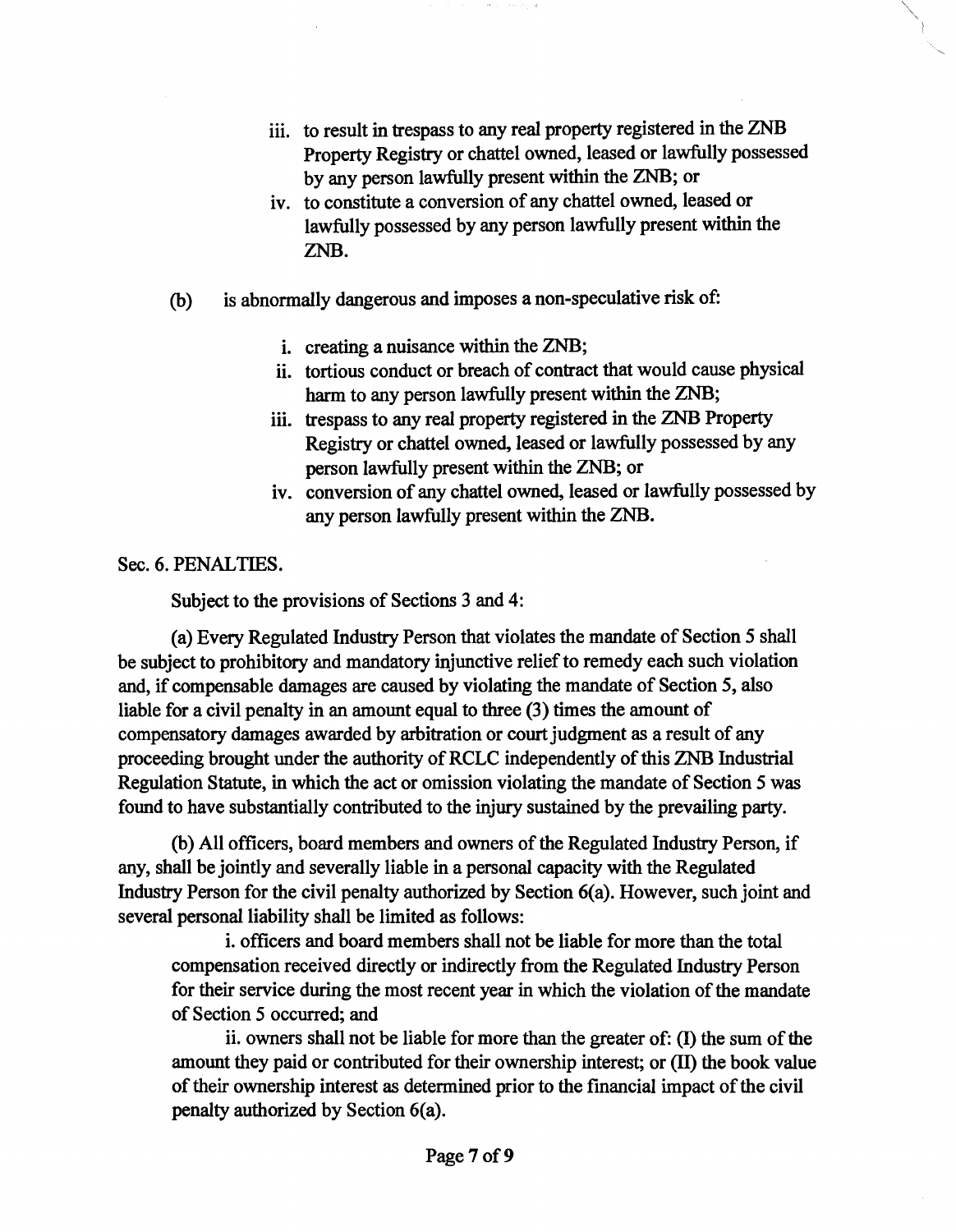(c) The injunctive relief authorized by Section 6(a) may be sought and enforced against each responsible Regulated Industry Person in an action at equity brought against such Regulated Industry Person by any person who is identified as a resident in the ZNB Personal Registry (if a natural person) or the ZNB Entity Registry (if a legal person) provided that the resident alleges that the violation of the mandate of Section 5 threatens to cause them injury within the ZNB, and such resident shall be entitled to recover costs, litigation expenses and attorneys' fees upon prevailing.

(d) The civil penalty authorized by Section 6(a) may be sought and enforced against each responsible Regulated Industry Person in an action at law brought against such Regulated Industry Person by any person who is identified as a resident in the ZNB Personal Registry (if a natural person) or the ZNB Entity Registry (if a legal person) and who has brought a proceeding for damages under the RCLC against the Regulated Industry Person before the default ZNB Arbitration Service Provider or ZNB court system, and such resident shall be entitled to recover costs, litigation expenses and attorneys' fees upon prevailing.

(e) Multifarious claims or proceedings arising under Section 6(a) against the same Regulated Industry Person based on essentially the same alleged violation of the mandate of Section 5 are prohibited. In the event this prohibition is violated, the Regulated Industry Person shall have the right to file a motion to dismiss each latter-filed Section 6(a) claim or proceeding, which shall be granted unless the arbitral tribunal or judge having jurisdiction over the claim determines in his or her reasonable discretion that:

i. each such latter-filed claim or proceeding  $(I)$  can be consolidated into a single claim, proceeding or class action consistent with applicable court or arbitration rules, and (II) such consolidation is, in fact, ordered by each arbitral tribunal or judge having jurisdiction over each such latter-filed claim; or

ii. such latter-filed claim or proceeding (I) is brought by a party who is neither identical to nor in privity with any party bringing the first-filed claim or proceeding or any other latter-filed claim or proceeding, (II) has different operative facts from the first-filed claim or proceeding and any other such latterfiled claim or proceeding, (III) is of substantially greater merit than the first-filed claim or proceeding, and (IV) is likely to be competently litigated.

The dismissal of a latter-filed claim or proceeding under Section 6(a) shall have no res judicata or collateral estoppel effect on any remaining claim or future proceeding that is neither brought under Section 6(a) nor predicated on essentially the same violation of the mandate of Section 5.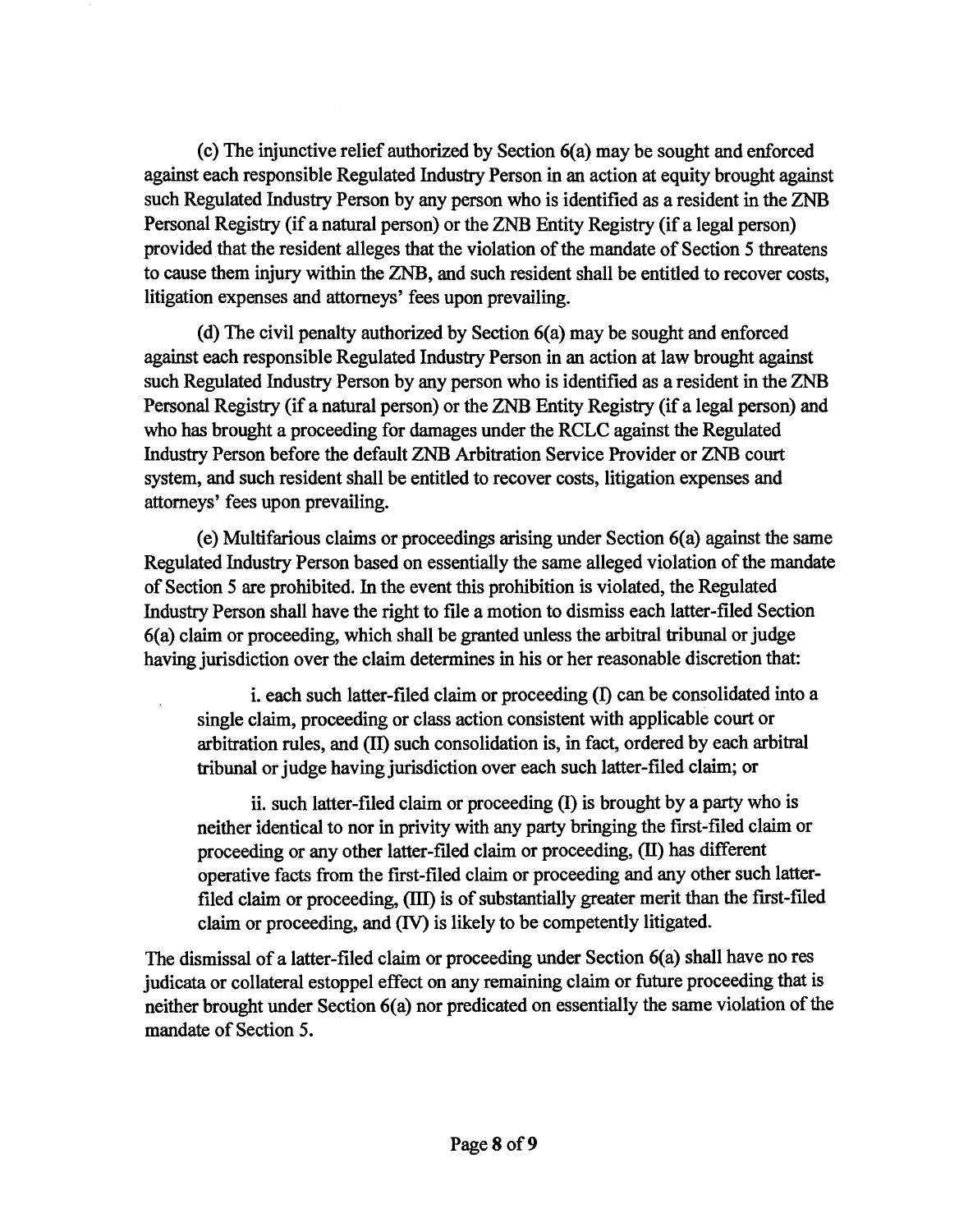#### Sec. 7. EFFECTIVE DATE; RELATION TO OTHER LAWS.

(a) This ZNB Industrial Regulation Statute shall be deemed to be effective no later than sixty  $(60)$  days after initial presentment to CAMP if the same is not disapproved by CAMP (following adoption by the ZNB pursuant to article  $3.9(11)(a)$  of ZNB Charter) or otherwise the earliest date permissible under applicable rule.

(b) Upon its effective date, this ZNB Industrial Regulation Statute shall control and supersede, to the extent of any inconsistency, any rule with an earlier effective date as well as any rule with the same effective date which was adopted earlier by the ZNB (and which is of equivalent or subordinate status in the hierarchy of rules under article 3.9(11) of the ZNB Charter).

(c) To the furthest extent authorized by the ZNB Organic Law, this ZNB Industrial Regulation Statute and the RCLC shall be the sole and exclusive civil regulatory authority over the Regulated Industry within the boundaries of the ZNB and also construed as the exclusive means by which the ZNB has implemented and may implement any civil regulatory obligation on the same subject matter under the Constitution of the Republic of Honduras or international law.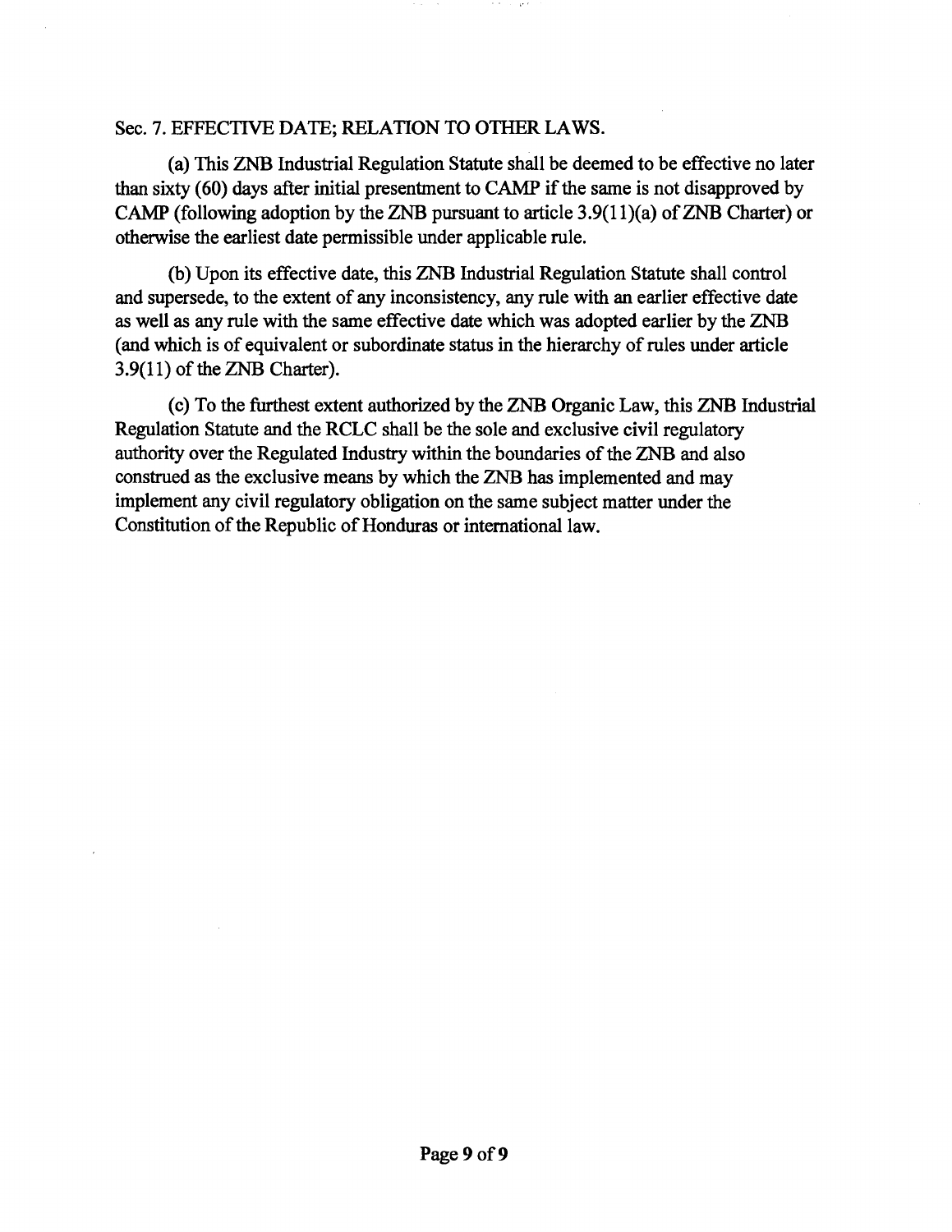## ESTATUTO DE REGULACIÓN INDUSTRIAL DE LA ZNB

Sec. l. TÍTIJLO: Este estatuto será conocido como el "Estatuto de Regulación Industrial del ZNB".

Sec. 2. DEFINICIONES. El Estatuto de Ordenación Industrial de la ZNB se rige por las siguientes definiciones:

(a) "Anormalmente peligroso" tiene el mismo significado que en el RCLC, §2-3- 4-0-3-3-1-3101(§§519,520).

(b) "Mobiliario" tiene el mismo significado que en el RCLC, §2-3-4-0-3-3-1-3101 (§§216-41).

(c) "Contrato" tiene la misma definición que en el RCLC, §2-3-4-0-3-3-3300 (§1).

(d) "Conversión" tiene la misma definición que en el RCLC, §2-3-4-0-3-3-1-3101 (§222A).

(e) "Impedimento colateral" significa una regla que impide a las partes y a sus allegados litigar un segundo procedimiento de arbitraje o demanda utilizando una causa de acción diferente basada en cualquier cuestión de hecho común a ambas demandas que hayan sido arbitradas o litigadas y determinadas en el primer procedimiento de arbitraje o demanda.

(f) "Lesión" tiene la misma definición utilizada en el RCLC, §2-3-4-0-3-3-1-3101  $(S7(1))$ 

(g) Por "riesgo no especulativo" se entiende una posibilidad significativa que puede predecirse razonablemente aplicando una teoría de causa y efecto establecida científicamente y generalmente reconocida a hechos, circunstancias y vías de riesgo conocidos y articulables.

(h) "Molestia" tiene la misma definición utilizada en el RCLC, §2-3-4-0-3-3-1- 3101 (§821A).

(i) "país miembro principal de la OCDE": los siguientes países miembros de la Organización de Cooperación y Desarrollo Económicos: Alemania, Australia, Austria, Bélgica, Canadá, Chile, Dinamarca, Corea, España, Estados Unidos de América, Estonia, Finlandia, Francia, Irlanda, Islandia, Israel, Italia, Japón, Luxemburgo, México, Noruega, Nueva Zelanda, Países Bajos, Polonia, Reino Unido, Suecia y Suiza.

0) "Daño físico" tiene la misma definición utilizada en el RCLC, §2-3-4-0-3-3-1- 3101 (§7(3)).

(k) "Bienes inmuebles" incluye: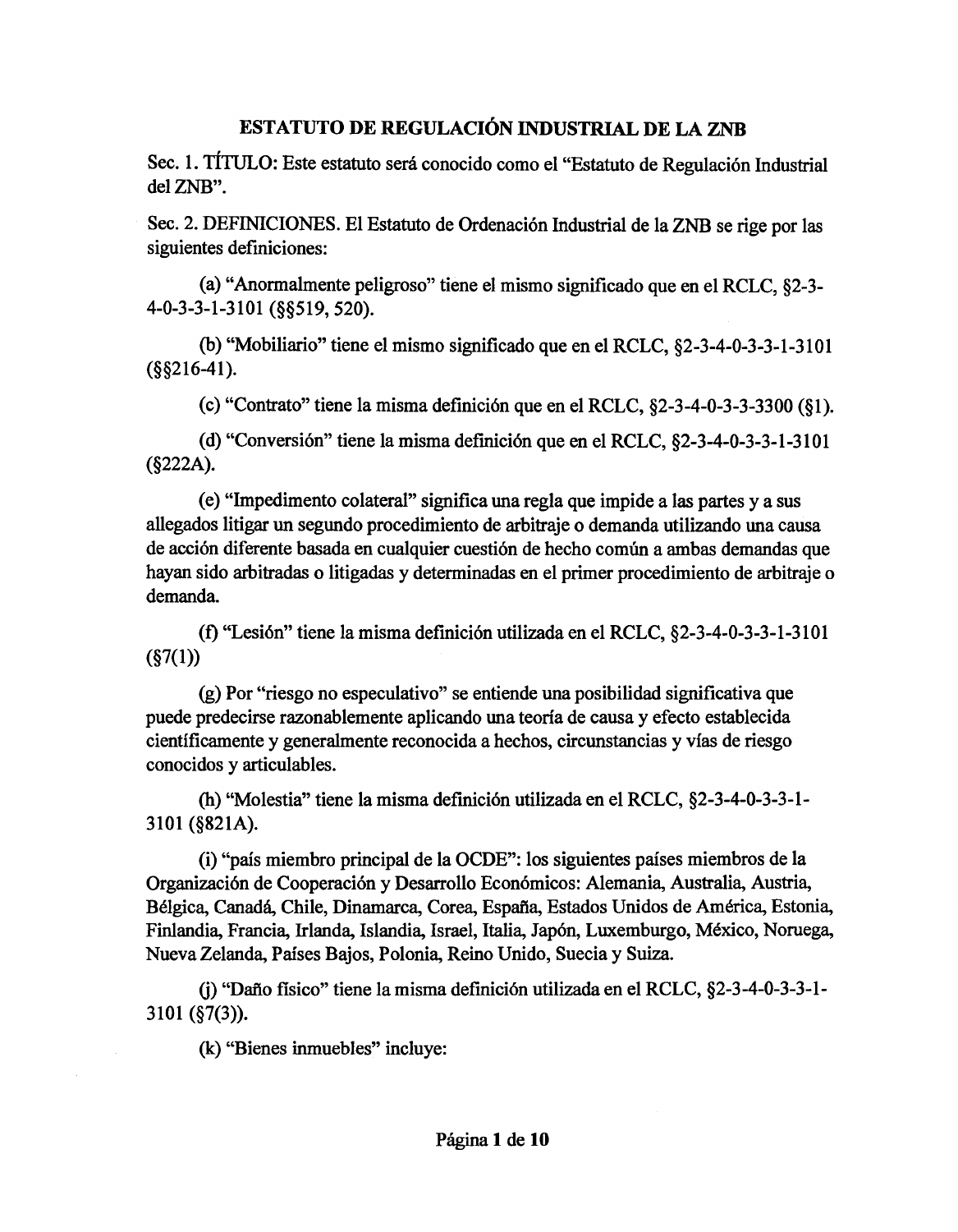- (1) tierra, como ese término se define en el RCLC, §2-3-4-0-3-2-3201(§8), y la Ley de Títulos de Tierras del ZNB 2019;
- (2) derechos separados, tal como se define en la Ley de títulos de propiedad de tierras del ZNB de 2019.
- (1) "Industria regulada" significa cualquiera o todas las siguientes:
	- (1) "Industria agrícola", es decir, los establecimientos que se dedican a
		- i. cultivando cosechas;
		- ii. criando animales;
		- iii. cosechar madera; o
		- iv. recoger peces y otros animales de una granja, rancho, o de sus hábitats naturales.
	- (2) "Industria de la construcción" que significa:
		- 1. construcción de edificios residenciales;
		- ii. construcción de carreteras, calles y puentes;
		- iii. construcción pesada y de ingeniería civil;
		- iv. la contratación de la terminación de la construcción; o
		- v. de comercio especializado.
	- (3) "Industria Energética" que significa:
		- i. generación, transmisión y distribución de energía eléctrica; o
		- ii. refinado, transmisión y distribución de petróleo y gas.
	- (4) "Industria alimenticia" que significa:
		- i. procesamiento de alimentos;
		- ii. envasado de alimentos;
		- iii. almacenamiento de alimentos; o
		- iv. distribución de alimentos.
	- (5) "Industria de la salud" que significa:
		- 1. la práctica de la medicina;
		- ii. la práctica de la enfermería;
		- iii. el funcionamiento de los laboratorios médicos y de diagnóstico;
		- iv. el funcionamiento de los centros ambulatorios de asistencia sanitaria;
		- v. el funcionamiento de los servicios médicos y quirúrgicos;
		- vi. el funcionamiento de los hospitales psiquiátricos y de drogadicción;
		- vii. el funcionamiento de los centros de cuidados de enfermería; o
		- viii. el funcionamiento de centros comunitarios de atención a las personas de edad avanzada, centros residenciales de atención a los incompetentes y rehabilitación profesional.
	- ( 6) "Industria manufacturera" que significa:
		- i. fabricación de metales y maquinaria y molinos;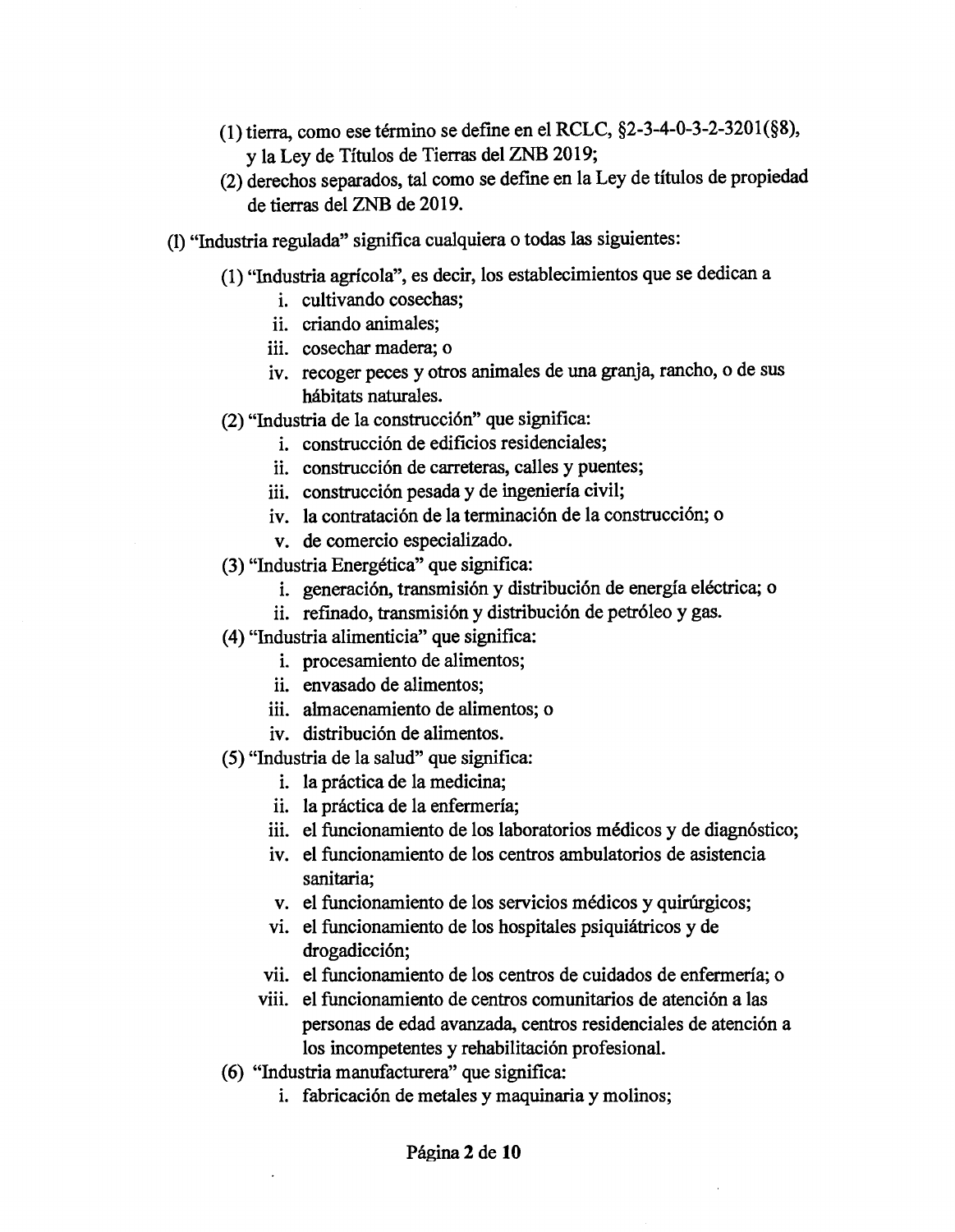- ii. equipos informáticos y periféricos y fabricación de semiconductores y electrónica;
- iii. construcción naval y de barcos;
- iv. maquinaria metalúrgica;
- v. fabricación de vehículos de motor y piezas;
- vi. fabricación farmacéutica; o
- vii. fabricación de dispositivos médicos.
- (7) "Minería e Industria Subterránea" que significa:
	- i. Minería;
	- ii. Extracción de agua; o
	- iii. Extracción de petróleo y gas.
- (8) "Industria de Gestión de Residuos" que significa:
	- i. instalaciones de reciclaje y servicios relacionados;
	- ii. instalaciones de incineración y servicios relacionados;
	- iii. instalaciones de eliminación, transporte y almacenamiento de residuos no peligrosos y servicios relacionados; o
	- iv. instalaciones para la eliminación, recuperación, transporte y almacenamiento de residuos peligrosos y servicios relacionados.

(m) "RCLC" significa el Código de Derecho Común de Roatán adoptado por el ZNB el 14 de diciembre de 2018, codificado como§§ 2-3-4-0-1-0-1001a2-3-4-0-5-0- 5004.

(n) Por "Persona Industrial Regulada" se entenderá una persona fisica o jurídica que:

- i. Se involucra o busca involucrarse en todos o cualquier aspecto de la Industria Energética, Industria Manufacturera, Industria Minera y Subterránea, o Industria de Manejo de Desechos dentro de los límites de la ZNB; o
- ii. se involucra o busca involucrarse en todos o cualquier aspecto de la Industria Agrícola, la Industria de la Construcción, la Industria Alimentaria o la Industria de la Salud dentro de los límites de la ZNB y directa o indirectamente a través de afiliados relacionados con la propiedad o control mayoritario, ya sea (A) emplea por lo menos diez (10) empleados o contratistas; o (B) tiene ingresos brutos anuales con un valor de por lo menos \$1,000,000.000.00 dólares de los EE.UU.

(o) Por "cosa juzgada" se entenderá la norma según la cual un laudo o sentencia definitiva de arbitraje sobre el fondo dictada por un tribunal arbitral o un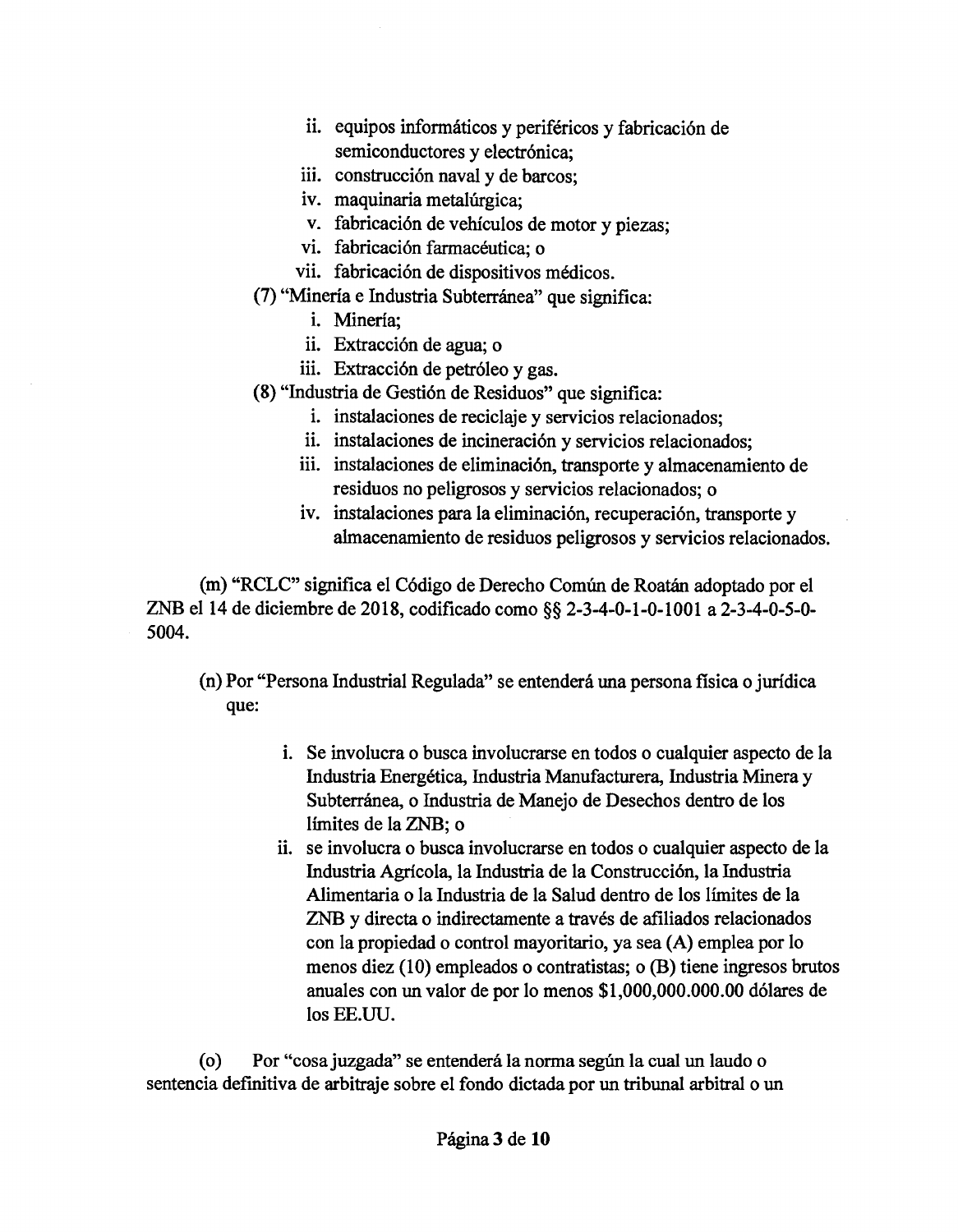tribunal competente es concluyente entre las partes en el arbitraje o litigio respecto de todas las cuestiones que hayan sido objeto de arbitraje o litigio o que pudieran haber sido objeto de arbitraje o litigio en el marco de esa demanda.

(p) La "conducta delictiva" tiene la misma definición utilizada en el RCLC, §2- 3-4-0-3-1-3101 (§6).

(q) El término "traspaso" tiene el mismo significado que en el RCLC, §2-3-4- 0-3-3-1-3101 (§§158-161, 163 (bienes raíces); §217 (bienes muebles)).

(r) "ZNB" significa la ZEDE Village of North Bay.

(s) "Carta ZNB" significa la Constitutiva y Reglamentos de ZNB del 23 de agosto de 2018, según sean enmendados de vez en cuando.

(t) Por "Registro de Entidades ZNB" se entenderá el Registro de Entidades establecido de conformidad con el artículo 11.06(1)(c) de la Carta ZNB.

(u) "Ley Orgánica ZNB" significa los artículos 303 y 329 de la Constitución de la República de Honduras y el Decreto 120-2013 del Congreso Nacional de Honduras.

(v) Por "Registro Personal ZNB" se entenderá el Registro Personal establecido de conformidad con el artículo l 1.06(1)(b) del Carta ZNB.

(w) Por "Registro de la Propiedad ZNB" se entiende el Registro de la Propiedad establecido de conformidad con el artículo 11.06(1 )(a) de la Carta ZNB, que se rige por la Ley de títulos de propiedad de tierras ZNB 2019, que se codifica como§§ 2-1-22-1-0- 0-1 a2-1-22-5-12-0-135.

Sec. 3. ADOPCIÓN DE LAS MEJORES PRÁCTICAS INTERNACIONALES.

(a) Una Persona Regulada de la Industria será considerada concluyentemente en cumplimiento con la Sección 5 y no estará sujeta a la sanción o recurso por mandato judicial autorizado por la Sección 6, si esa Persona Regulada de la Industria lo demuestra:

i. Ha optado por operar y hacer negocios dentro del ZNB bajo los mandatos regulatorios de la República de Honduras fuera del ZNB (incluyendo tanto la regulación general como la especial, como la "Maquila") o de un país miembro líder de la OCDE, como si sus operaciones del ZNB se estuvieran llevando a cabo dentro de una ubicación designada dentro de dicha jurisdicción, incluyendo cualquier mandato regulatorio aplicable de cada organismo de gobierno subnacional para dicha ubicación, si lo hubiera;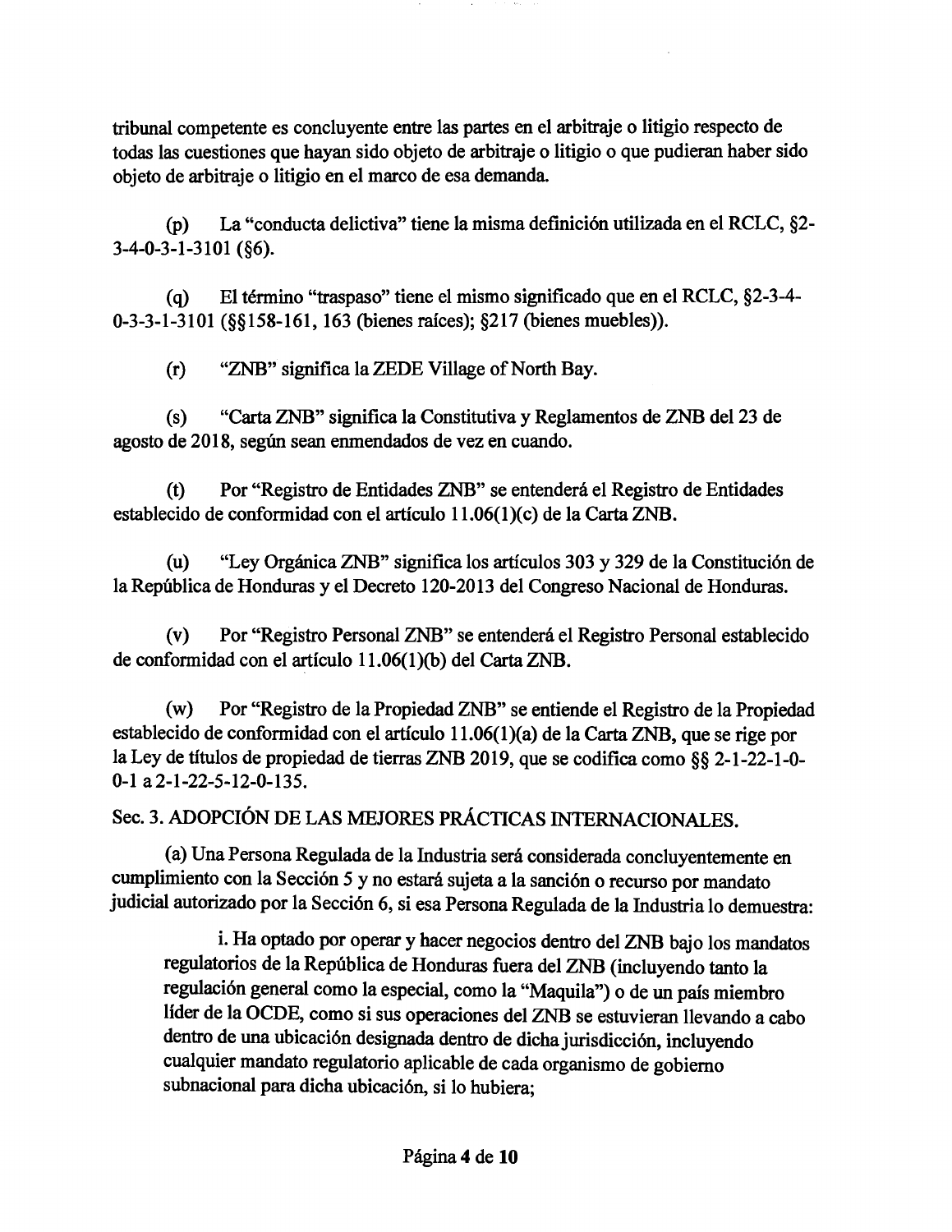ii. Sus operaciones y actividades comerciales dentro de los límites del ZNB cumplen con todos los mandatos regulatorios que se aplicarían a las operaciones y actividades comerciales dentro de la ubicación designada de la República de Honduras fuera del ZNB (incluyendo la regulación general y especial, como la regulación especial de la "Maquila") o del mencionado país miembro líder de la OCDE, incluyendo todos los mandatos regulatorios de cada órgano rector subnacional para dicha ubicación, si los hubiere, cuyos mandatos regulatorios la Persona Regulada de la Industria decide adoptar; y

iii. Revela y declara plenamente su elección reglamentaria en todos los contratos formados o que se celebren en el ZNB y mediante la inscripción de la correspondiente anotación pública informativa en relación con su información de residencia en el Registro Personal del ZNB (si se trata de una persona fisica) o en el Registro de Entidades del ZNB (si se trata de una persona jurídica).

(b) La demostración del cumplimiento contemplada en el apartado a) de la sección 3 podrá realizarse en cualquiera de los dos casos:

i. a través de evidencia admisible de cumplimiento razonable y de buena fe con la elección regulatoria antedicha al defenderse contra cualquier acción iniciada bajo la Sección 5(c); o

ii. a través de cualquier otra demostración que pueda ser requerida por el reglamento ZNB.

# Sec. 4. PETICIÓN DE RECONOCIMIENTO DE PRÁCTICAS REGULADORAS ÓPTIMAS

(a) Una Persona Regulada de la Industria puede solicitar al Consejo del ZNB el reconocimiento de su elección propuesta para adoptar prácticas regulatorias óptimas consistentes en cualquiera de las dos:

i. todos o una combinación de los elementos de las regulaciones existentes de la República de Honduras fuera del ZNB (incluyendo regulación general y especial, como la regulación especial de la "Maquila") o de cualquier país líder de la OCDE, incluyendo los de cualquier organismo subnacional que gobierne la Industria Regulada en la cual la Persona de la Industria Regulada se proponga operar o hacer negocios en el ZNB, como si tales operaciones y negocios se llevaran a cabo dentro de una ubicación designada dentro de dicha jurisdicción; o

ii. nuevas e innovadoras regulaciones que se basan en los principios de las mejores prácticas regulatorias para gobernar la Industria Regulada en la que la Persona de la Industria Regulada se propone operar y hacer negocios en el ZNB.

(b) Si la petición autorizada por la Sección 4(a) es aprobada por la regulación de ZNB, entonces el cumplimiento de la Persona Regulada de la Industria con dicha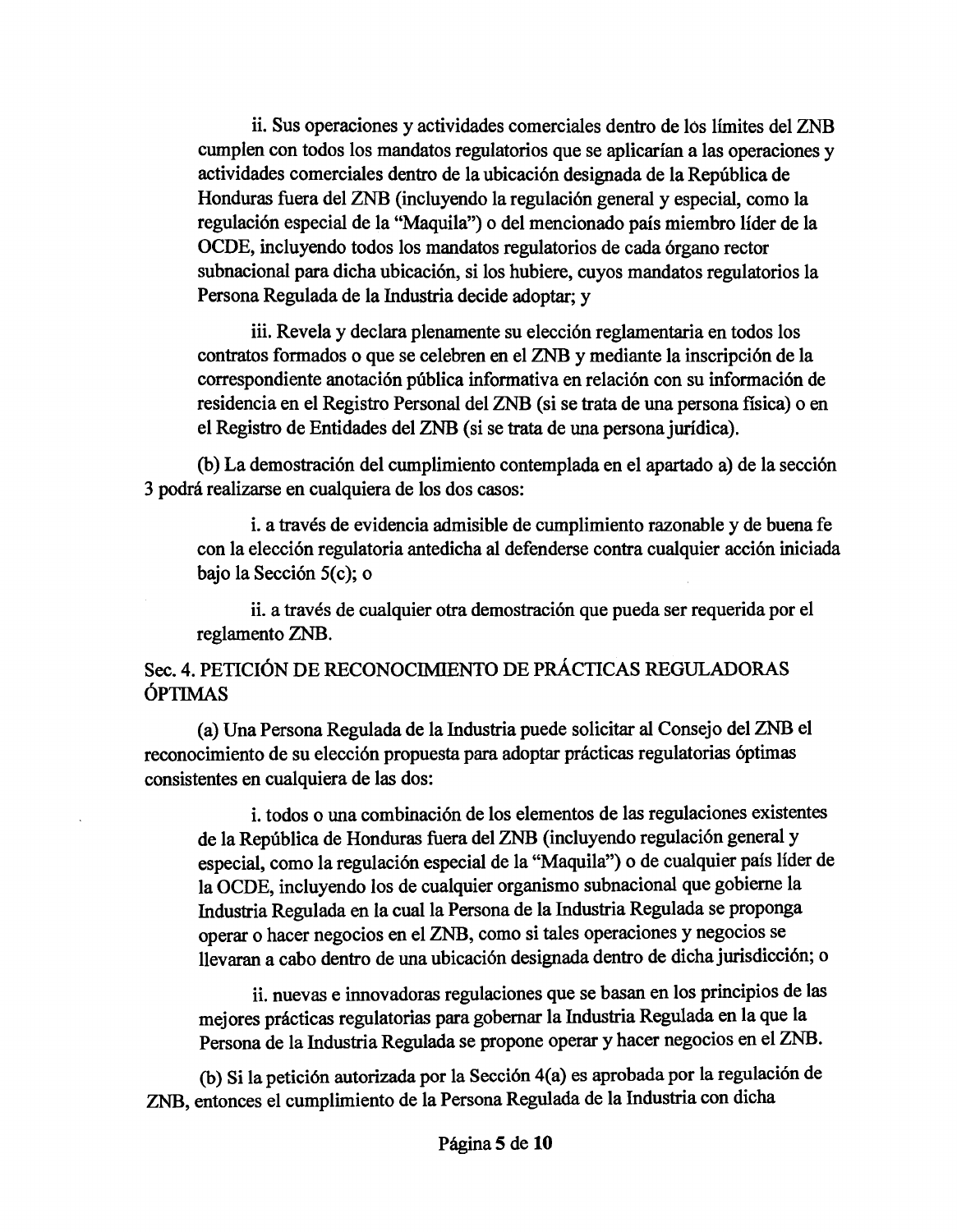elección se considerará concluyentemente de conformidad con la Sección 5 y la Persona Regulada de la Industria no estará sujeta a la sanción o recurso por mandato judicial autorizado por la Sección 6.

( c) Para ser considerado para la aprobación por el reglamento de ZNB, la petición autorizada por la Sección 4(a) debe ser:

- i. presentada públicamente en una reunión ordinaria del Consejo del ZNB;
- ii. incluir una declaración literal de las regulaciones que la Persona Regulada de la Industria propone adoptar por sí misma, así como el origen de cada regulación a (1) una regulación específica publicada de la República de Honduras fuera del ZNB (incluyendo regulación general y especial, como la regulación especial de "Maquila") o cualquier país líder miembro de la OCDE; o (II) principios de las mejores prácticas regulatorias;
- iii. asegurarse de que las actas literales requeridas en virtud de la Sección 4(c)(ii) estén redactadas en un lenguaje general y uniforme a fin de garantizar que los reglamentos propuestos puedan ser adoptados por cualquier persona de la industria regulada que se encuentre en una situación similar;
- iv. proponer un método para determinar y demostrar el cumplimiento de las normas que el Responsable de la Industria Regulada se propone adoptar;
- v. asegurarse de que la metodología propuesta en la Sección 4(c)(iv) esté redactada en un lenguaje general y uniforme de manera que pueda ser adoptada por cualquier persona del sector regulado que se encuentre en una situación similar;
- vi. incluir la indemnización del ZNB de la responsabilidad derivada de la aprobación de la petición autorizada por la Sección 4(a); y
- vii. incluir un método objetivo y científico para determinar la eficacia de los reglamentos propuestos en el logro de sus objetivos de política pública.

( d) El Consejo del ZNB puede aprobar o desaprobar la petición autorizada por la Sección 4(a) basándose en cualquier consideración legítima de política pública, así como si la petición cumple con la Sección 4(c).

(e) Mientras la petición autorizada por la Sección 4(a) esté pendiente ante el Consejo del ZNB, y siempre que la Persona de la Industria Regulada solicitante esté operando y haciendo negocios de buena fe de acuerdo con las regulaciones propuestas en la misma, la Persona de la Industria Regulada solicitante no será responsable por la sanción o el remedio por mandato judicial autorizado por la Sección 6.

(f) Si la petición autorizada por la Sección 4(a) es aprobada, la regulación ZNB resultante deberá: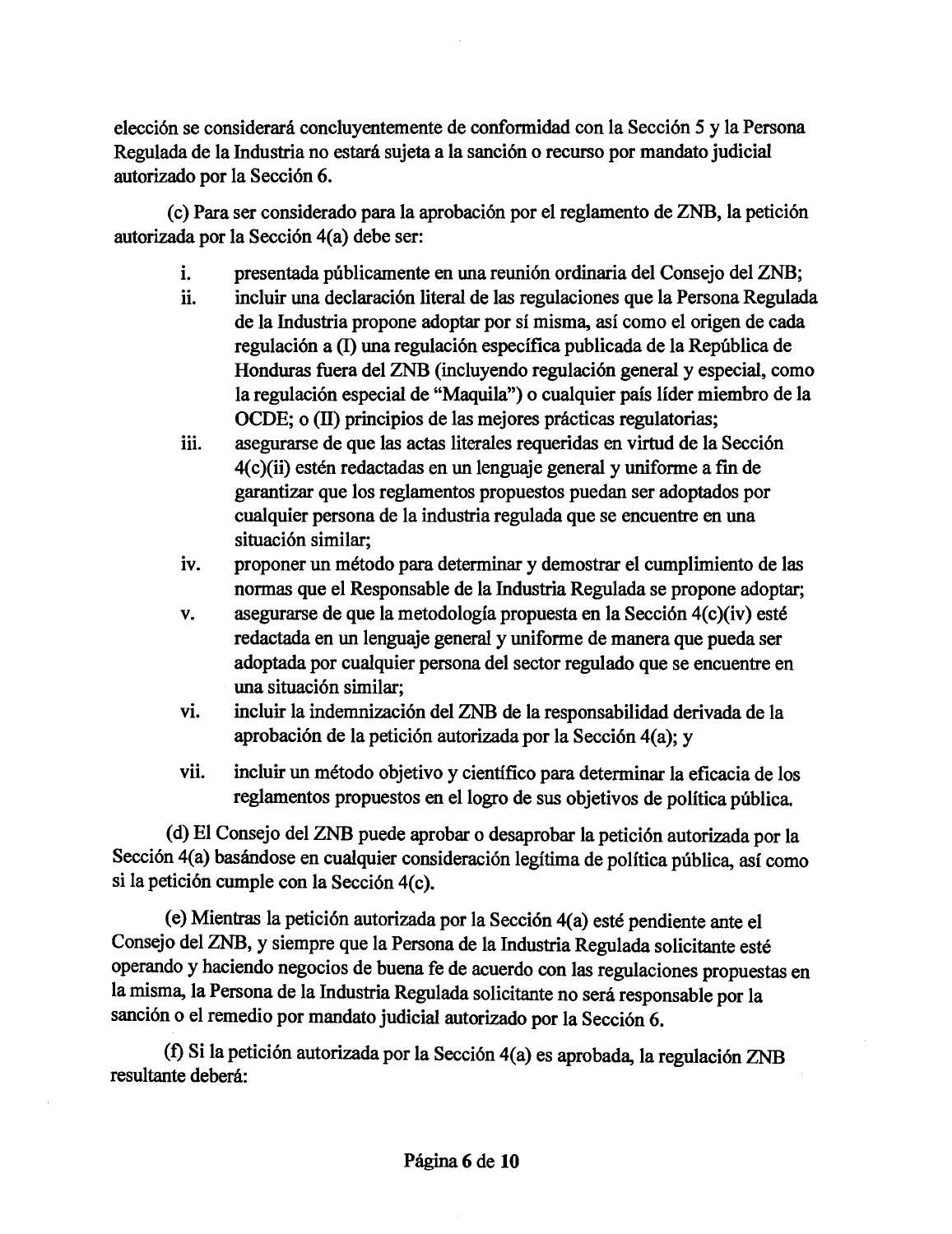- i. declarar textualmente las regulaciones aprobadas y el método para demostrar y determinar el cumplimiento de las regulaciones como lo propone la petición; y
- ii. declara que cualquier Persona de la Industria Regulada que elija adoptar dicha regulación en relación con la operación o realización de negocios en la respectiva Industria Regulada dentro del ZNB, y que además demuestre el cumplimiento de la misma según lo dispuesto en la misma, será considerada en forma concluyente de conformidad con la Sección 5; y dicha Persona de la Industria Regulada no estará sujeta a la sanción ni a la medida cautelar autorizada por la Sección 6.

# Sec. 5. MANDATO NORMATIVO DE LA ZNB.

Con sujeción a las disposiciones de las Secciones 3 y 4, mientras opera o hace negocios en una Industria Regulada dentro del ZNB, a toda Persona Regulada de la Industria se le prohíbe realizar cualquier acto u omisión que:

- (a) es probable o cierto:
	- i. para crear una molestia dentro del ZNB;
	- ii. constituir una conducta ilícita o un incumplimiento de contrato y causar daños a cualquier persona que se encuentre legalmente en elZNB;
	- iii. resultar en la invasión de cualquier propiedad inmobiliaria inscrita en el Registro de la Propiedad de ZNB o propiedad, arrendada o legalmente poseída por cualquier persona que se encuentre legalmente dentro del ZNB; o
	- 1v. constituir una conversión de cualquier bien mueble de propiedad, arrendado o poseído legalmente por cualquier persona que se encuentre legalmente en el ZNB.
- (b) es anormalmente peligroso e impone un riesgo no especulativo de:
	- i. creando una molestia dentro del ZNB;
	- ii. conducta ilícita o incumplimiento de contrato que pueda causar daño fisico a cualquier persona que se encuentre legalmente en el ZNB;
	- iii. traspasar cualquier propiedad inmobiliaria inscrita en el Registro de la Propiedad de ZNB o bienes muebles de propiedad, arrendados o poseídos legalmente por cualquier persona que se encuentre legalmente en el ZNB; o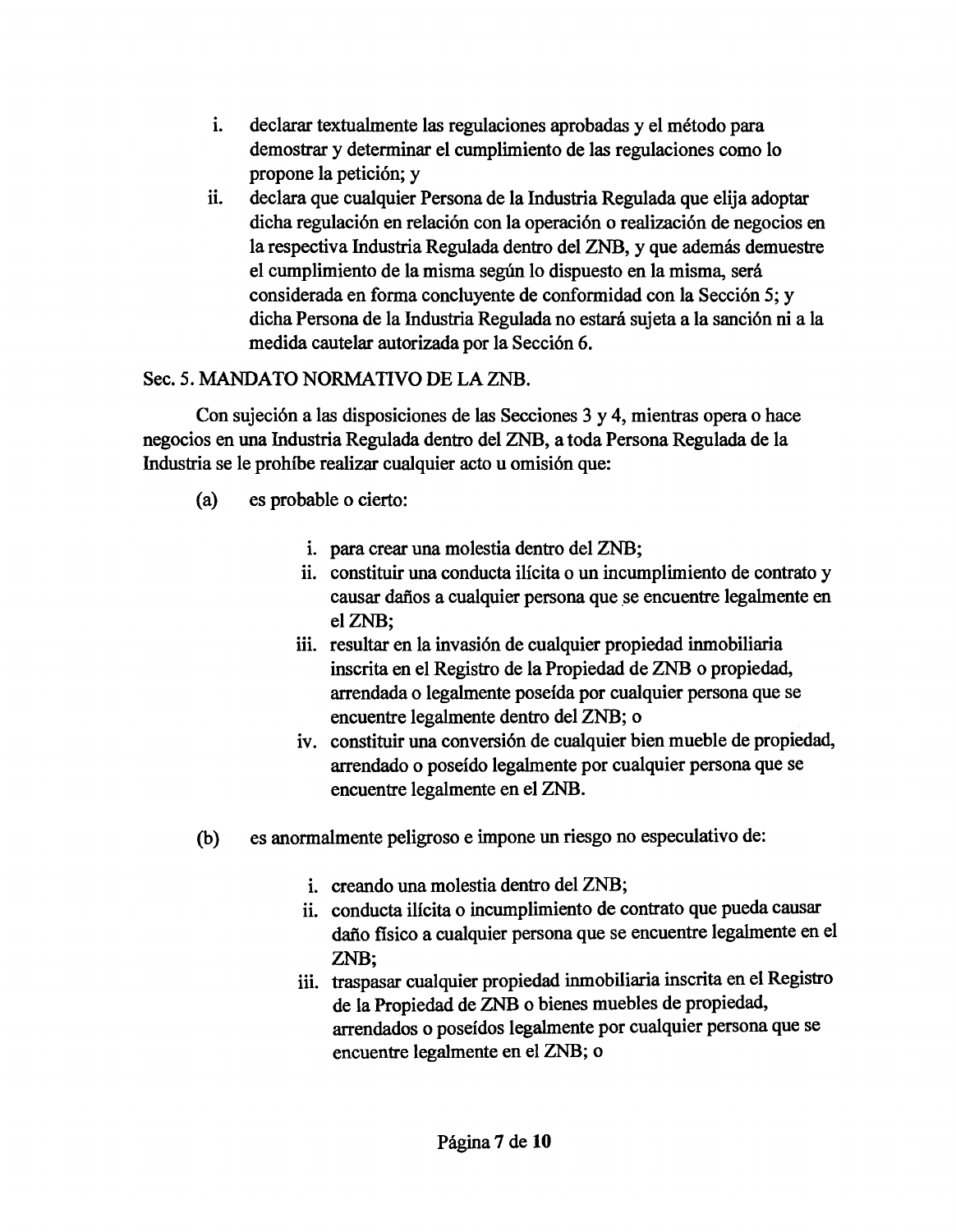iv. conversión de cualquier bien mueble de propiedad, arrendado o poseído legalmente por cualquier persona que se encuentre legalmente en el ZNB.

### Sec. 6. PENALIDADES.

Sin perjuicio de lo dispuesto en las secciones 3 y 4:

(a) Toda Persona Regulada de la Industria que viole el mandato de la Sección 5 estará sujeta a medidas cautelares prohibitivas y obligatorias para remediar cada una de dichas violaciones y, si se causan daños compensables por violar el mandato de la Sección 5, también será responsable de una sanción civil por un monto igual a tres (3) veces el monto de los daños y perjuicios compensatorios otorgados por arbitraje o sentencia judicial como resultado de cualquier procedimiento iniciado bajo la autoridad de RCLC independientemente de este Estatuto de Regulación Industrial ZNB, en el cual se determinó que el acto u omisión que violaba el mandato de la Sección 5 había contribuido sustancialmente al daño sufrido por la parte prevaleciente.

(b) Todos los funcionarios, miembros del directorio y propietarios de la Persona de la Industria Regulada, si los hubiere, serán conjunta y solidariamente responsables a título personal con la Persona de la Industria Regulada por la sanción civil autorizada por la Sección 6(a). Sin embargo, dicha responsabilidad personal conjunta y solidaria estará limitada de la siguiente manera:

i. los funcionarios y miembros del directorio no serán responsables por más de la compensación total recibida directa o indirectamente de la Persona Responsable de la Industria Regulada por su servicio durante el año más reciente en el que ocurrió la violación del mandato de la Sección 5; y

ii. los propietarios no serán responsables de más de lo que sea mayor de: (I) la suma de la cantidad que pagaron o contribuyeron por su participación en la propiedad; o (11) el valor en libros de su participación en la propiedad determinado antes del impacto financiero de la multa civil autorizada por la Sección 6(a).

( c) La medida cautelar autorizada en el apartado a) del artículo 6 podrá solicitarse y ejecutarse contra cada una de las personas responsables de la industria regulada en una acción de equidad interpuesta contra dicha persona de la industria regulada por cualquier persona que se identifique como residente en el Registro Personal del ZNB (si es una persona flsica) o en el Registro de Entidades del ZNB (si es una persona jurídica), siempre y cuando el residente alegue que la violación del mandato del artículo 5 amenaza con causarle daños dentro del ZNB, y que dicho residente tenga derecho a recuperar las costas, los gastos de litigación y los honorarios de los abogados en el momento en que se produjeran.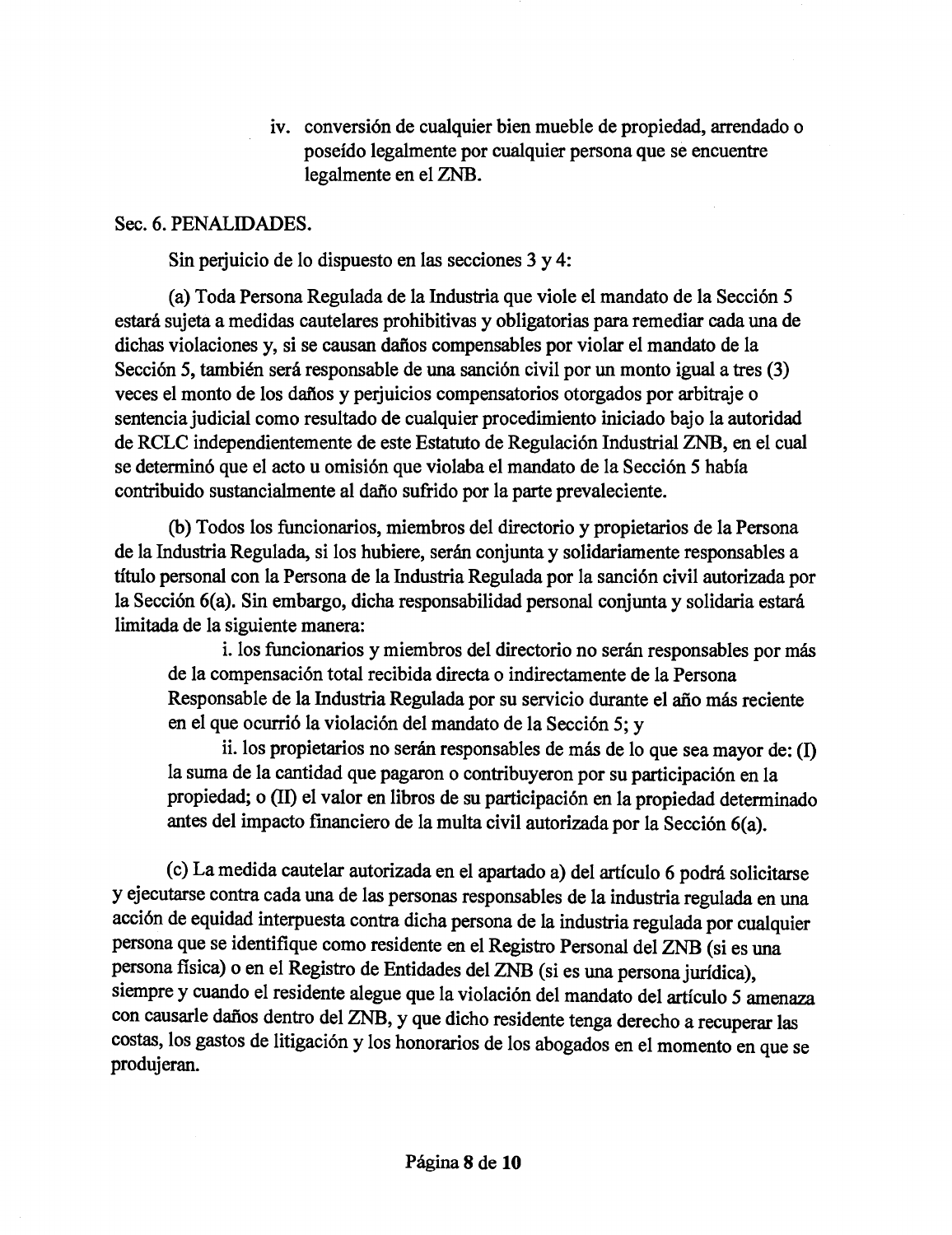(d) La sanción civil autorizada por la Sección 6(a) puede ser solicitada y ejecutada contra cada una de las Personas Responsables de la Industria Regulada en una acción legal entablada contra dicha Persona de la Industria Regulada por cualquier persona identificada como residente en el Registro Personal del ZNB (si es una persona física) o en el Registro de Entidades del ZNB (si es una persona jurídica) y que haya entablado una acción por daños y perjuicios en virtud del RCLC contra de la Persona Regulada de la Industria ante el Proveedor de Servicios de Arbitraje del ZNB por defecto o ante el sistema judicial del ZNB, y dicho residente tendrá derecho a recuperar las costas, los gastos de litigio y los honorarios de los abogados en el momento en que prevalezcan.

(e) Están prohibidas las reclamaciones o procedimientos multifuncionales que surjan en virtud de la Sección 6(a) contra la misma Persona de la Industria Regulada que se basen esencialmente en la misma supuesta violación del mandato de la Sección 5. En caso de que se viole esta prohibición, la Persona Regulada de la Industria tendrá el derecho de presentar una moción para desestimar cada una de las reclamaciones o procedimientos presentados en virtud de la Sección 6(a), la cual será concedida a menos que el tribunal arbitral o el juez que tenga jurisdicción sobre la reclamación lo determine a su discreción razonable:

i. cada una de estas últimas demandas o procedimientos (1) puede ser consolidada en una sola demanda, procedimiento o acción de clase consistente con las reglas aplicables de la corte o del arbitraje, y (11) dicha consolidación es, de hecho, ordenada por cada tribunal arbitral o juez que tenga jurisdicción sobre cada una de estas últimas demandas; o

ii. dicha reclamación o procedimiento (1) es presentada por una parte que no es idéntica ni está en conocimiento de ninguna de las partes que presenta la primera reclamación o procedimiento o cualquier otra reclamación o procedimiento presentado en primer lugar, (11) tiene hechos operativos diferentes a los de la primera reclamación o procedimiento presentado en segundo lugar y cualquier otra reclamación o procedimiento presentado en segundo lugar, (llI) tiene un mérito sustancialmente mayor que el de la primera reclamación o procedimiento presentado, y (IV) es probable que sea objeto de un litigio competente.

La desestimación de un reclamo o procedimiento posterior presentado bajo la Sección 6( a) no tendrá ningún efecto de res judicata o de impedimento colateral sobre cualquier reclamo pendiente o procedimiento futuro que no se presente bajo la Sección 6(a) ni se base esencialmente en la misma violación del mandato de la Sección 5.